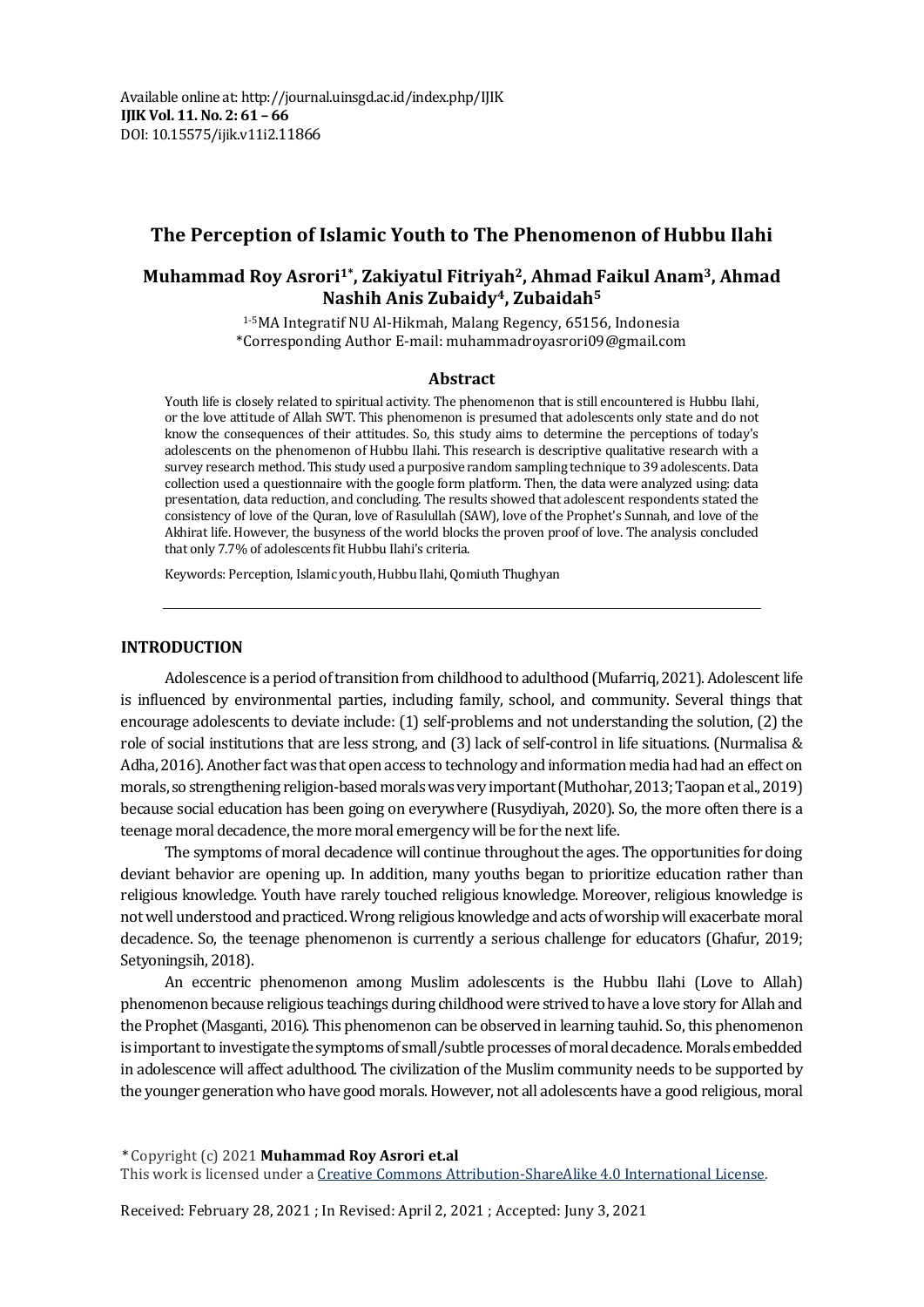foundation. Survey research is needed to collect perceptions of millennial adolescents (Arifin, 2020; Semiawan, 2010).

Previous research on Hubbu Ilahi in the literature showed that Hubbu Ilahi was very close to Islamic education (Haslinda et al., 2020). The research also concluded that Hubbu Ilahi's attitude would affect Islamic education activities, which is expected to improve the quality of Islamic education. However, the research has not presented the valid criteria of Hubbu Ilahi. This conclusionwas also foundin a descriptive study of children aged 5-6 years, which showed that children's education through a direct approach and habituation fosters an attitude of Hubbu Ilahi. (Kristiawan & Fitria, 2018). Likewise, in research on Hubbu Ilahi via the story method (Masganti, 2016). The studies have not evaluated the Hubbu Ilahi's attitude from childhood Islamic education. For this reason, researchers survey Muslim adolescents about the thoughts and actions that have been done from childhood to adolescence. As a survey step, the signs of the Hubbu Ilahi in Qomiuth Thughyan inspire researchers.(Asrori & Asrori, 1996) as a reference to valid "Hubbu Ilahi" criteria.

Based on the description above, this study aims to determine the perceptions of today's youth on the Hubbu Ilahi phenomenon. This research is expected to represent the religious character possessed by today's adolescents. In addition, this study aims as a material for spiritual evaluation that can support the prevention of moral damage in this millennial period.

## **RESEARCH METHOD**

This research is descriptive qualitative research with a survey research method (Arifin, 2020). This research was conducted at MA Integrative NU Al-Hikmah for six months. Data collection utilized the online google form platform with 39 respondents (Syofian et al., 2015). Respondents were taken through purposive random sampling technique with respondent criteria, namely attending Senior high school (SHS) equivalent, aged 16-20 years and domiciled in Malang Raya. The instrument used was a Likert scale questionnaire and filling in the google form, which can be observed in Table 1 below. The questionnaire adopted a quote from the Qomi'ut Thughyan by Imam Nawawi Al-Jawi. The data obtained were in the form of qualitative and quantitative data. After that, the data was processed, interpreted and analyzed in depth, so that a representation of adolescent perceptions was obtained which is useful as an evaluation of religious nuances.

| Table 1. Research Histriment |                                                                                     |              |                |   |   |  |
|------------------------------|-------------------------------------------------------------------------------------|--------------|----------------|---|---|--|
| Item                         | <b>Ouestion</b>                                                                     | <b>Scale</b> |                |   |   |  |
| 1                            | Do you love the Our'an? Why is that? Give 1 example of proof of attitude!           |              | $\overline{2}$ | 3 | 4 |  |
|                              | Answer:                                                                             |              |                |   |   |  |
| 2                            | Do you love Rasulullah (SAW)? Why is that? Give 1 example of proof of attitude!     |              | 2              | 3 | 4 |  |
|                              | Answer:                                                                             |              |                |   |   |  |
| 3                            | Do you love the Prophet's Sunnah? Why is that? Give 1 example of proof of attitude! |              | $2^{1}$        | 3 | 4 |  |
|                              | Answer:                                                                             |              |                |   |   |  |
| 4                            | Do you love the Akhirat life? Why is that? Give 1 example of proof of attitude!     |              | $\overline{2}$ | 3 | 4 |  |
|                              | Answer:                                                                             |              |                |   |   |  |
| 5                            | Do you think about the world every day? Why is that? Give 1 example of proof of     |              | $2^{\circ}$    | 3 | 4 |  |
|                              | attitude!                                                                           |              |                |   |   |  |
|                              | Answer:                                                                             |              |                |   |   |  |

**Table 1. Research Instrument**

Description: 1 = not very precise; 2 = not quite right; 3 = sufficient/neutral; 4 = right; 5 = very precise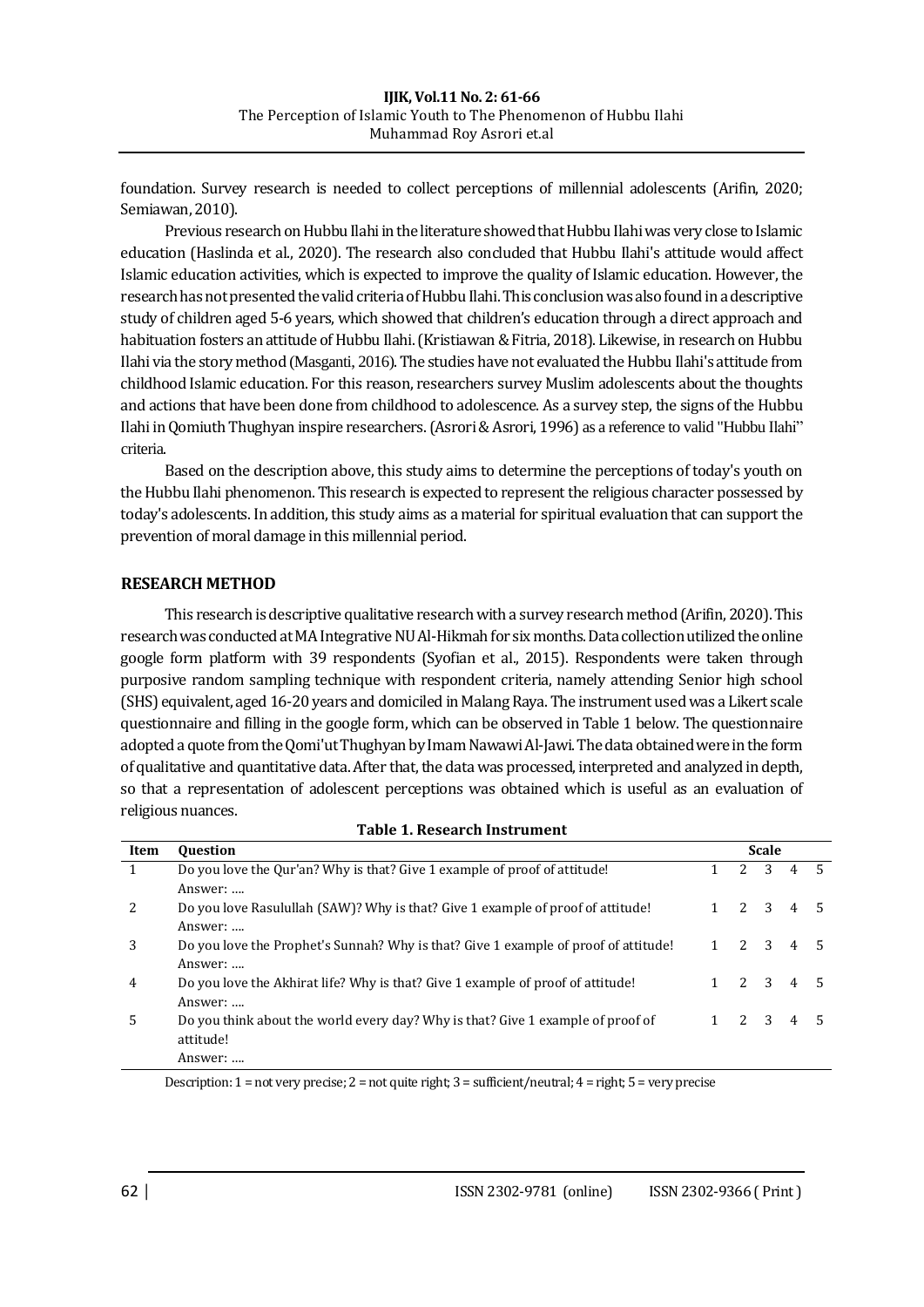## **RESULT AND DISCUSSION**

## **Hubbu Ilahi**

The Prophet Muhammad (SAW) brought Islam to all creatures of Allah SWT. Islam has been built with three pillars, namely īmān (faith), islām (syaria), and ihsān (love) (Ridwan, 2020). This part of "love" is known as Hubbu Ilahi or love to Allah SWT. In the al Mu'jam al Wasith, the origin of the word al-hubb is الوداد) al-Widad) which means "love". Al-hubb is also related to mahabbah, where some 'ulama argued that, "mahabbah is following Rasulullah (SAW)". In Hubbu Ilahi, there is a tendency of the Muslim soul to Allah (Soleh, 2018). In the perspective of the Hadith, which Quran strengthens, it is concluded that Hubbu Ilahi is reflected in the actions of 'Abid, by:

- (1) the intention of worshiping only because of Allah to get His pleasure,
- (2) actions, such as: loving His word, dhikrullah, affection, sillaturrahim, mudaawamat al 'amal, and
- (3) character and character, such as; being gentle, grateful for the pleasure, fear of Allah, and prohibition of being arrogant (Soleh, 2018).

The scientific explanation proves that the structure of the human body is a combination of the Arabic letters of the Prophet Muhammad and Allah (SWT). Actually, like that is the infinite love of Allah SWT for the Prophet Muhammad (SAW) (Hossain, 2018). Likewise, the mode of the body in prayer, which was practiced by the Prophet Muhammad (SAW), shows the greatest love of the Prophet Muhammad for Allah (Hossain, 2020).

For this reason, Muslims should follow the Prophet Muhammad SAW to love Allah SWT. As with religion, research on Hubbu Ilahi can become the basis for field research with the right Islamic education strategy, especially for adolescents who are already in balligh age. Representation of behavior in Hubbu Ilahi perception research can provide adolescent moral introspection.

#### **Representation of Youth Perception of Hubbu Ilahi Phenomenon**

Adolescent perceptions are meant for the meaning, "a content of the mind, heart, and passions of adolescents as expressed in expressions, words, and writings." The quantity of adolescent perceptions is represented in Figure 1.



Figure 1. Quantitative Data of Youth Perceptions of the Hubbu Ilahi Phenomenon

Based on Figure 1, the graph shows dominance on a scale of 5, which means that the adolescent responses strongly agree with the questions items 1-4. This fact shows the consistency of faith-oriented to the hereafter. Numerically, item 2 is confirmed to have dominated the response from adolescent perceptions, so items 1-3-4 are sure to be reduced. Then, item 5, about the tendency of worldly busyness is dominated by a scale of 3 which means adequate or neutral.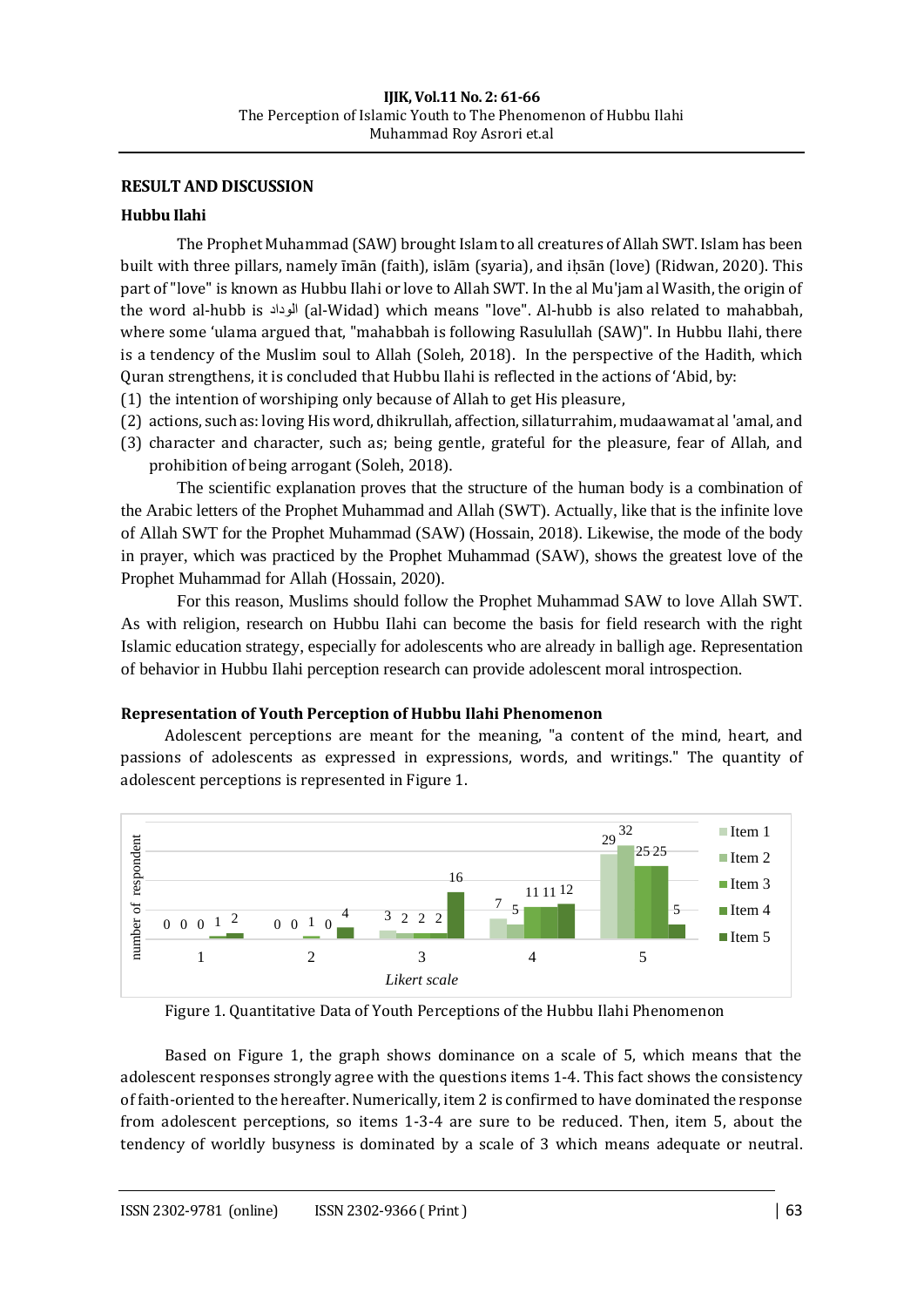However, item 5 is also followed by a scale of 4 which means the statement is correct. This represents an orientation that worldly activities are a concern of the minds of Muslim youth. A teenage perception represents a state of self and the qualities of the acts of worship. This can be observed in the description of each item which shows an odd response as follows. Item 1: Do you love the Qur'an? Why is that? Give 1 example of proof of attitude!

The youth response explained that the majority of adolescents showed to learn to love the Koran by reading the Qur'an every day. The majority of teenagers argue that the Koran is a revelation from Allah SWT. Few teenagers expressed the form of practicing the meaning of the verses of the Koran. One thing should be practicing reading Al-Qur'an, learning interpretation, and practicing worship in everyday life.

- Item 2: Do you love Rasulullah SAW? Why is that? Give 1 example of proof of attitude! The adolescent response explained that the majority of teenagers showed to learn to love the Prophet. The majority of teenagers argued that Rasulullah SAW was the messenger of Allah and a role model for his people. Prayers are manifested as daily habits. Apart from that, the Sunnah of Rosul has also been stated in the respondents' daily lives.
- Item 3: Do you love the Prophet's Sunnah? Why is that? Give 1 example of proof of attitude! The youth response described that the majority of teenagers were consistent with the Sunnah of the Prophet. The majority of adolescents argue that the Prophet's sunnah brings benefits/rewards. In general, they do charity with the knowledge they have learned daily, such as Monday and Thursday fasting, smiling at others, praying dhuha, and the like. So, the practice of teenagers today is more likely to be activities that are already common in society and not yet in deep spiritual activities.
- Item 4: Do you love the Akhirat life? Why is that? Give 1 example of proof of attitude! The youth response describes that the majority of teenagers are consistent in remembering the afterlife. The majority of teenagers argue that the afterlife is believed to be eternal life (eternal). Therefore, when they remember the hereafter, they increase their worship.
- Item 5: Do you think about the world every day? Why is that? Give 1 example of proof of attitude! The youth's response explained that there was inconsistency between world jobs and ukhrowi jobs. The results of the response show that adolescents rarely prioritize the hereafter and this is because the life of the world is the life that is being passed. Adolescents' daily activities show an influence on the level of their spirituality, like k-pop fandom (Yoon, 2019).

# **Representation of Hubbu Ilahi in the Qomi'uth Thughyan Book with Youth Perceptions**

The Qomi'uth Thughyan by Imam Nawawi Al-Jawi, explains that the love of the Qur'an marks the representation of Allah's love, then the love of both is marked by the love of the Prophet Muhammad (SAW), then the Prophet's love is marked by his Sunnah love, then Sunnah love is marked by the love of the hereafter which is marked as hating the world, then hating the world is marked by using the treasures of the world for the provision of the hereafter only (Asrori & Asrori, 1996).

The results of the youth perception survey showed that only a few teenagers were able to reflect the existence of Hubbu Ilahi. Then, the adolescent's response has not shown any symptoms of extremism, which means that the respondent has a low risk of inter-religious intolerance. (Wildan & Qibtiyah, 2020). A confession of love carries risks. In Qomiuth Thughyan, Shaykh Fudlail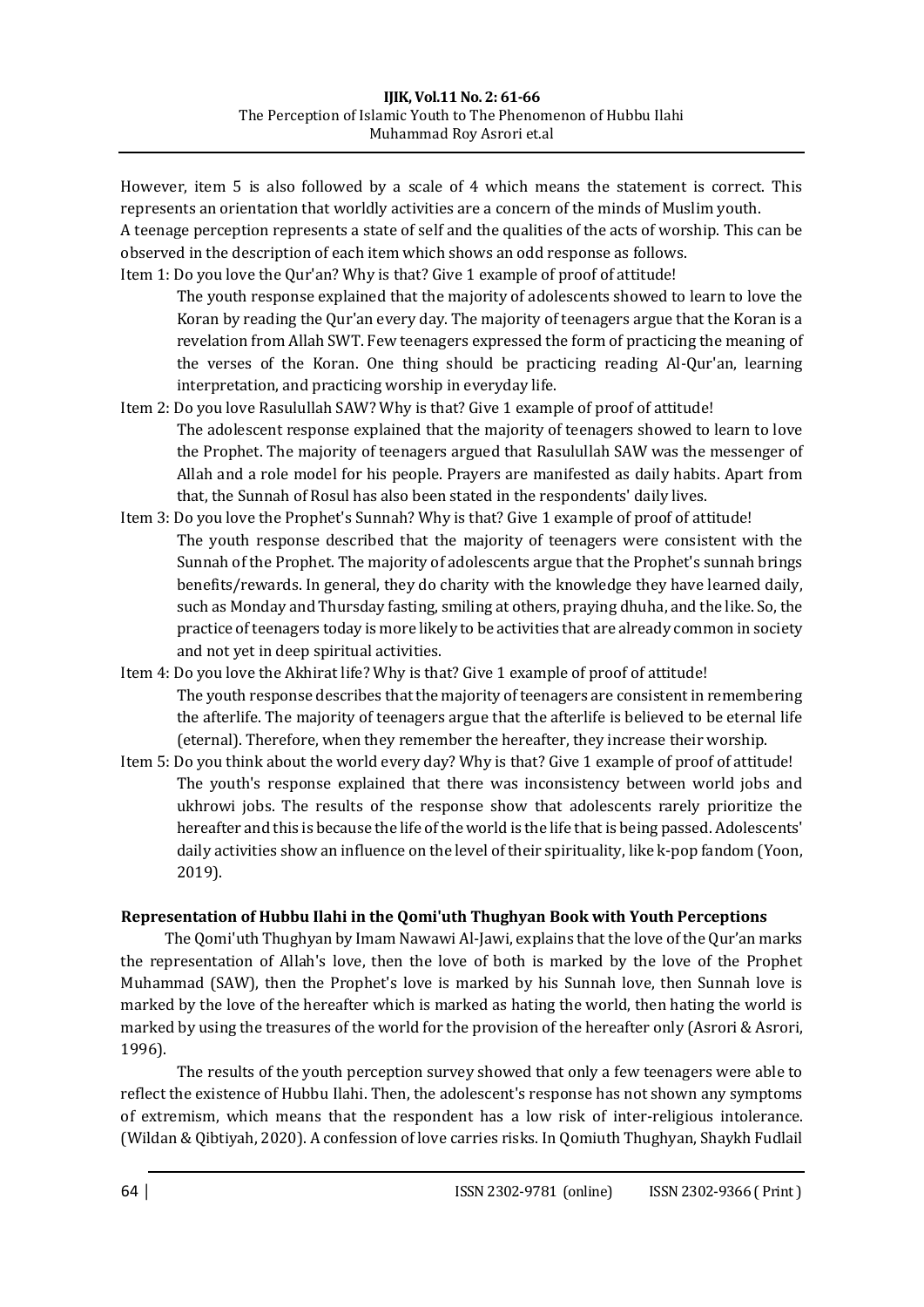bin Iyadl said, "When you are asked whether you love Allah, be silent, because in fact if you say 'no,' then you are 'kafir' and if you say 'yes,' then your character is not the nature of those who love Him."

In this digital era, teenagers interact a lot with advanced technology facilities, such as smartphones and computers. Teens are faced with good and bad behavior choices. If they do not have good spiritual intelligence, it is feared that they will choose something wrong. So, spiritual intelligence is important for adolescents in an educational environment (Bhakti et al., 2019). As is well known to all circles, the emergence of new religious authorities was a religious dynamic in Indonesia, where many online religious media present online preaching. (Akmaliah, 2020; Kailani, 2011). This will intersect with a behavior such as the concept of nrimo for Javanese society (Kuswaya & Ma'mun, 2020). even in a minority condition, Muslims can maintain the Islamic spirit (Warsah et al., 2019).

Teenagers can have a love for Islam. This love can culminate in Hubbu Ilahi. This Hubbu Ilahi phenomenon must be dealing with spiritual problems. There was a study showing that Muslims who are close to the Qur'an do more dhikr, and dhikr can solve the problem of a Muslim's spiritual crisis. (Suryahim et al., 2020). For this reason, an educational activity needs to develop a system that supports the improvement of the spiritual quality of adolescents, such as in Madrasah, so that it can become a social culture that supports academic quality. (Abdullah, 2019; Saepulah et al., 2020).

## **CONCLUSION**

The phenomenon of Hubbu Ilahi that occurs in millennial adolescents can be concluded that adolescents based on their knowledge have known Hubbu Ilahi. Still, the daily behavior of teenagers that can reflect Hubbu Ilahi is very little, around 7.7%, which fits the criteria of Hubbu Ilahi. This phenomenon can be a subtle sign of a decline in the quality of faith/piety in millennial adolescents. So, the suggestion for the sustainability of potential research is to conduct literature review research on solutions to maintain the integrity of faith/piety for adolescents accompanied by a case study to provide an appropriate and correct effort.

## **REFERENCES**

- Abdullah, M. (2019). School Culture to Serve Performance of Madrasah in Indonesia. *Qudus International Journal of Islamic Studies*, *7*(1), 71–100. https://doi.org/10.21043/qijis.v7i1.4572
- Akmaliah, W. (2020). The demise of moderate Islam: new media, contestation, and reclaiming religious authorities. *Indonesian Journal of Islam and Muslim Societies*, *10*(1), 1–24. https://doi.org/10.18326/ijims.v10i1.1-24

Arifin, Z. (2020). Metodologi penelitian pendidikan. *Jurnal Al-Hikmah*, *1*(1), 1–5.

- Asrori, A. M., & Asrori, A. L. (1996). *Menjadi Mukmin Sejati Terjemah Qomi'uth Thughyan*. Al-Miftah.
- Bhakti, C. P., Rahman, F. A., & Ghiffari, M. A. N. (2019). Strategy Guidance and Counseling Comprehensive Based Spiritual Intelligence for Student in the Digital Era. *International Journal of Islamic Studies and Humanities*, *2*(2), 101–110.
- Ghafur, W. A. (2019). Strenghtening Families as A Strategy to Support Nation-State. *Sunan Kalijaga: International Journal of Islamic Civilization*, *2*(1), 103–117.
- Haslinda, Takdir, A., & Salam, A. (2020). Urgensi Cinta Kepada Allah SWT dalam Meningkatkan Kualitas Pendidikan Islam. *Jurnal Al-Qiyam*, *1*(1), 22–37.
- Hossain, M. A. (2018). Structure of Human Skeleton Exhibits the Mysterious Love of Allah (SWT) to Prophet Muhammad (SAW). *Arraniry: International Journal of Islamic Studies*, *5*(1), 13–39.